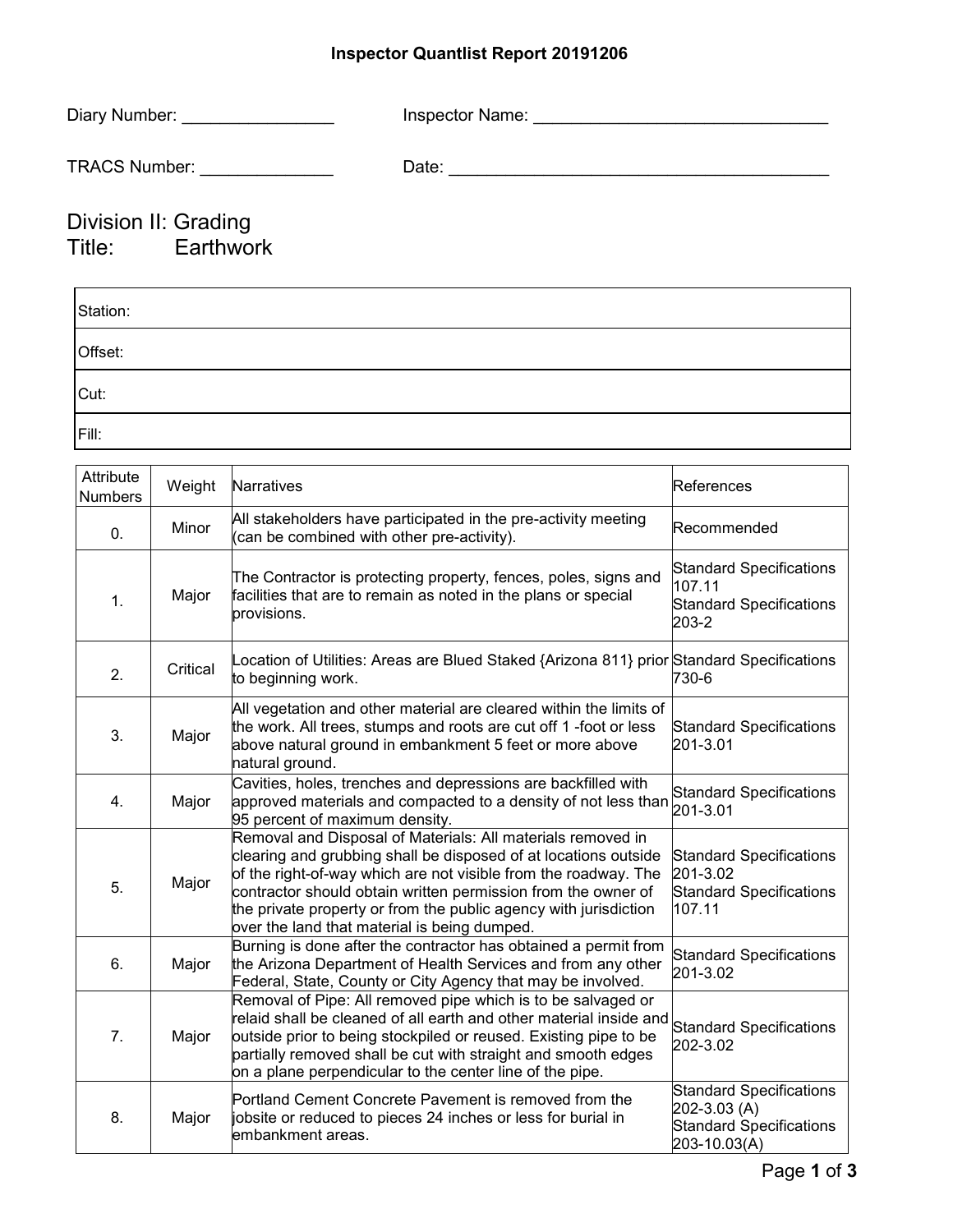## **Inspector Quantlist Report 20191206**

| 9.  | Major    | Bituminous pavements to be removed (not by milling) shall be<br>completely removed down to the underlying base course or<br>subgrade. The pavement material shall be removed and in<br>accordance with details and disposed of as specified in the<br>Special Provisions.                                                                                                                                                                                                                                  | <b>Standard Specifications</b><br>202-3.03 (B)                                                                                     |
|-----|----------|------------------------------------------------------------------------------------------------------------------------------------------------------------------------------------------------------------------------------------------------------------------------------------------------------------------------------------------------------------------------------------------------------------------------------------------------------------------------------------------------------------|------------------------------------------------------------------------------------------------------------------------------------|
| 10. | Major    | Miscellaneous concrete including all or portions of mortared<br>rubble masonry, curbs, gutters, sidewalks, driveways, aprons,<br>slope paving, island paving, retaining walls, spillways, drainage<br>structures, concrete box culverts, foundations, footings and all<br>other Portland cement concrete or masonry construction except 202-3.04<br>bridges and pavement) are removed to a depth of at least five<br>feet below finished subgrade unless otherwise specified in the<br>Special Provisions. | <b>Standard Specifications</b>                                                                                                     |
| 11. | Critical | The contractor is following the submitted blasting plan that<br>includes spacing of the drill holes, depth of the holes, amount of Standard Specifications<br>explosives to be used in each hole, method of loading,<br>stemming depth, and the time delay between detonations.                                                                                                                                                                                                                            | 203-3.03 (C) (2)                                                                                                                   |
| 12. | Major    | When hauling is done over highways or city streets, the loads<br>shall comply with legal load requirements, all material shall be<br>removed from shelf areas of vehicles in order to eliminate<br>spilling of material, and loads shall be watered or covered to<br>eliminate dust.                                                                                                                                                                                                                       | <b>Standard Specifications</b><br>203-2                                                                                            |
| 13. | Major    | Construction Requirements: All roadway excavation Shall be<br>finished to a reasonably smooth, uniform surface; shall not vary<br>by more than 0.04 feet above or below the established grade.                                                                                                                                                                                                                                                                                                             | <b>Standard Specifications</b><br>203-3.03(A)                                                                                      |
| 14. | Major    | When Portland Cement Concrete Pavement or Asphaltic<br>Concrete Pavement is placed directly on the Subgrade, the<br>finished surface is within 0.02 feet above and 0.04 feet below<br>the established grade.                                                                                                                                                                                                                                                                                               | <b>Standard Specifications</b><br>203-3.03 (A)                                                                                     |
| 15. | Major    | Slopes are finished to a reasonably smooth surface and shall<br>be free of all debris and loose material. All shattered or<br>loosened material is removed from rock cut slopes.                                                                                                                                                                                                                                                                                                                           | <b>Standard Specifications</b><br>203-3.03 (B)                                                                                     |
| 16. | Major    | Unsuitable material is removed, disposed and replaced with<br>suitable material and compacted to the required densities.                                                                                                                                                                                                                                                                                                                                                                                   | <b>Standard Specifications</b><br>203-3.03 (D)                                                                                     |
| 17. | Major    | Borrow material is free of vegetation or other unsatisfactory<br>material.                                                                                                                                                                                                                                                                                                                                                                                                                                 | <b>Standard Specifications</b><br>203-9.02                                                                                         |
| 18. | Major    | For any contractor-furnished source proposed for use, the<br>Contractor has submitted an environmental analysis.                                                                                                                                                                                                                                                                                                                                                                                           | <b>Standard Specifications</b><br>203-9.02<br><b>Standard Specifications</b><br>1001-2<br><b>Standard Specifications</b><br>104.12 |
| 19. | Major    | When constructing embankment on a hillside, or against an<br>existing embankment, a horizontal cut is made a minimum of<br>six feet into the existing embankment, except where solid rock<br>is encountered.                                                                                                                                                                                                                                                                                               | <b>Standard Specifications</b><br>203-10.03 (A)                                                                                    |
| 20. | Major    | The material used in embankment construction should have the Standard Specifications<br>required moisture to obtain compaction and no pumping should<br>be observed (see proctor for the maximum moisture).                                                                                                                                                                                                                                                                                                | 203-10.03 (B)(1)                                                                                                                   |
| 21. | Major    | Embankment containing material greater than 6 inches is not<br>placed within 3 feet horizontally of any planned piling,<br>structures, pole, sign foundations, or underground conduit.                                                                                                                                                                                                                                                                                                                     | <b>Standard Specifications</b><br>203-10.03 (A)                                                                                    |
| 22. | Major    | Rocks and boulders greater than 24 inches, but less than 36<br>inches in maximum dimension are distributed to prevent<br>nesting.                                                                                                                                                                                                                                                                                                                                                                          | <b>Standard Specifications</b><br>203-10.03 (A)                                                                                    |
| 23. | Major    | Where embankments are 5 feet or less, the top 6" of the<br>existing grade is compacted to the required density (95% or<br>greater) prior to placement.                                                                                                                                                                                                                                                                                                                                                     | <b>Standard Specifications</b><br>203-10.03 (B)(1)                                                                                 |
| 24. | Major    | When possible, rocky materials are placed in 24 inch layers<br>with sufficient earth or other fine material to fill the interstices                                                                                                                                                                                                                                                                                                                                                                        | <b>Standard Specifications</b><br>$203 - 10.03$ (B)(2)                                                                             |